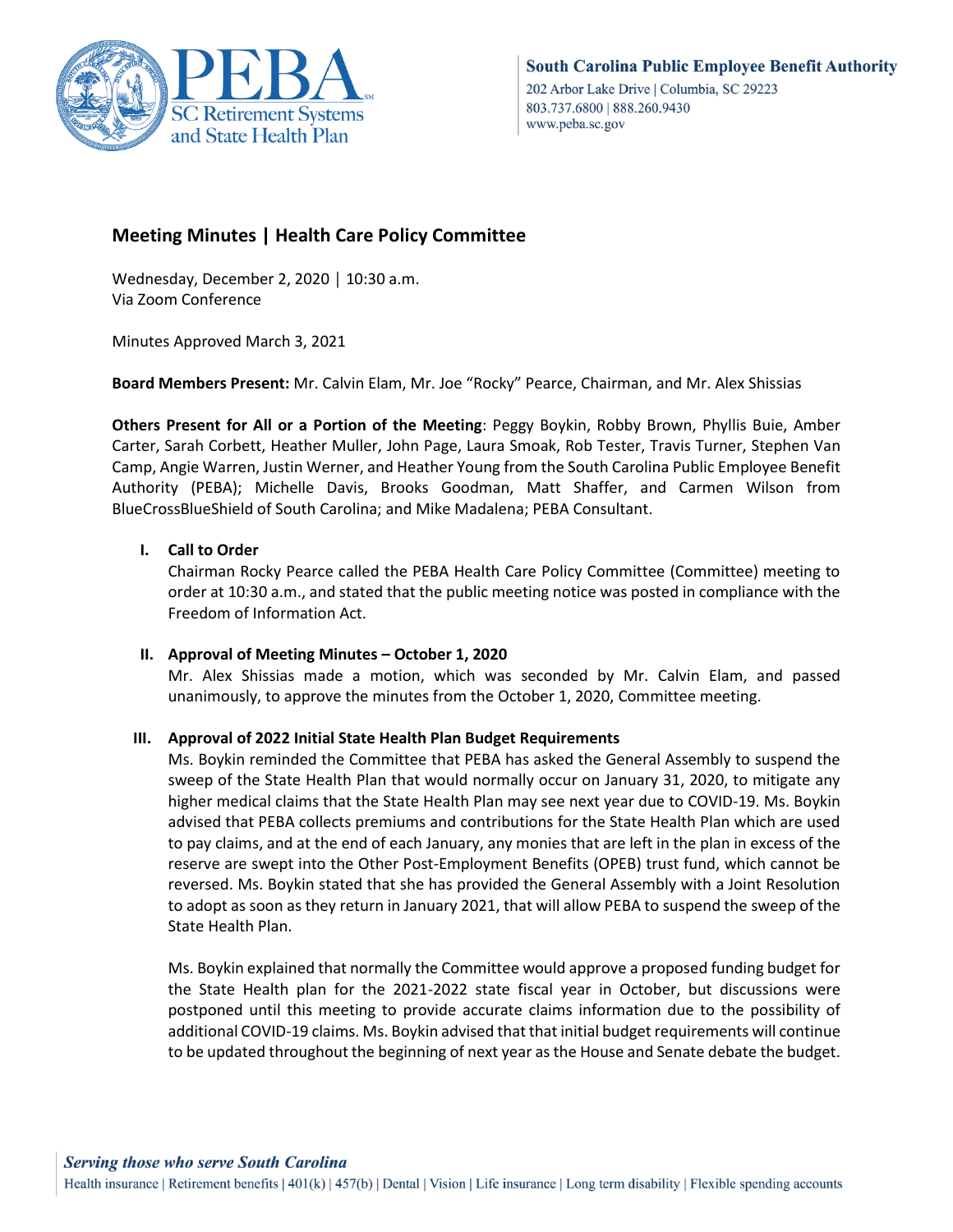Ms. Boykin advised that in addition to the budget continuation requirements, there will be a continued recommendation of an additional \$8.7 million for expanding adult well visits to all members regardless of age and frequency.

Mr. Rob Tester, Health Care Policy Director, reviewed the 2022 State Health Plan Budget and Continuation Requirements, and stated that there will be a 0.6 percent contribution rate increase for 2022 based on current projections, to be effective January 1, 2022. Mr. Tester advised if the increase is provided entirely through the employer, the state appropriated funding for the rate increase would equal \$3.873 million for January-June 2022, and the average enrollee rate increase would equal \$0.94 per month. Mr. Tester also advised that the 2021-2022 retiree growth rate increase is estimated to be 2.055 million. In summary, the total is estimated to be \$5.928 million for continuation of the State Health Plan. The additional \$8.7 million for expanding the adult well visits regardless of age and frequency would increase the total to \$14.642 million.

Mr. Elam made a motion, which was seconded by Mr. Shissias, and passed unanimously, to recommend that the PEBA Board approve the 2022 initial budget requirements for the State Health Plan as presented, to include the Board's previous recommendations regarding well visits.

#### **COVID-19 Effects on SHP Claims Experience and Population Health**

Mr. Tester introduced Mr. Mike Madalena; PEBA Consultant, and Laura Smoak, PEBA's Analytics and Health Initiatives director, for a presentation on the direct and indirect effects of COVID-19 on the State Health Plan's (SHP) claims experience and member population health. Discussion included patient subgroups; claims cost and utilization; mortality; work at home effects; and care delays.

Mr. Madalena reported that based on SHP claims paid through November 22, 2020, there have been an estimated 10,506 confirmed cases of COVID-19, 50,189 probable cases, and 61,516 possible cases, which totals approximately 23 percent of the SHP population.

Mr. Madalena advised that medical claims expenditures for SHP members with COVID-19 is \$71.1 million, and prescription drug expenses for members is \$6.7 million through November 22, 2020.

Mr. Madalena turned the discussion to general utilization trends including inpatient and outpatient hospital encounters; physician encounters; surgeries; dental services; physical versus virtual office visits; and maternity services, and hip/knee replacements.

Ms. Smoak concluded the presentation by reviewing the stay at home effects on time sensitive services such as chemotherapy, dialysis, and emergency room services; high value services such as colonoscopies, mammograms, well child visits and immunizations; and a delayed diagnosis case study.

### **IV. PCMH Update and Review**

Ms. Michelle Davis, director of the Patient-Centered Medical Home (PCMH) Program of BlueCross BlueShield, discussed the most recent PCMH program results, as well as how the program's structure is evolving. Ms. Davis reported that the shared savings prospective billing rate will be updated for 2021; the COVID adjustment plan for shared savings calculations has been approved and implemented; and the SHP prescription drug data has been added to the shared savings calculation.